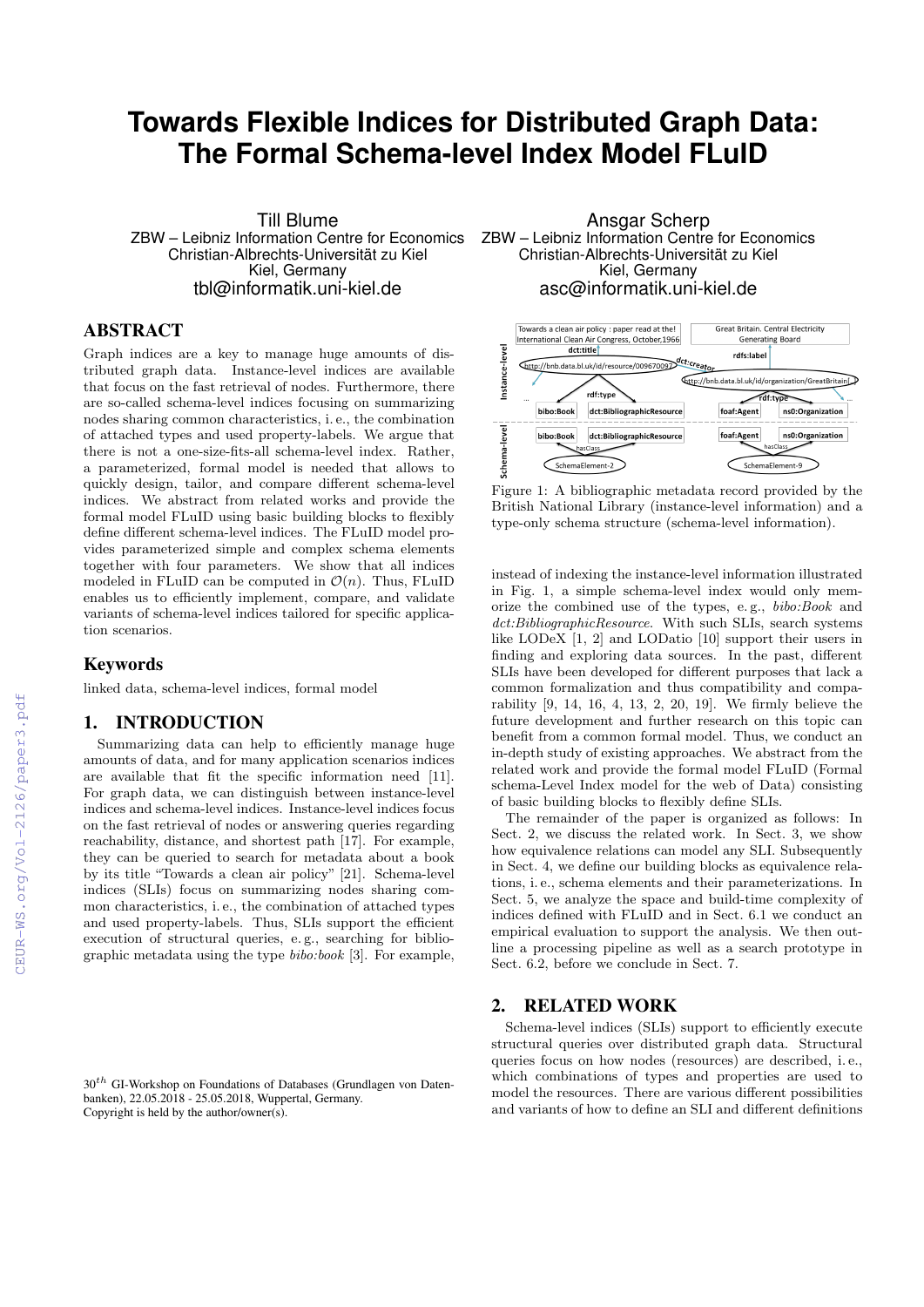of SLI allow for capturing different schemas. In the following, we present an overview of SLIs with emphasis on their schema structure, their application scenario, and how they were formalized.

Characteristic Sets [16] summarize instances along common incoming properties and outgoing properties. They were defined as sets of instances using a first-order-logic expression over triples. They were evaluated with respect to the accuracy of cardinality estimations for queries in RDF databases. SemSets [4] are defined as sets of instances that share the same outgoing properties which are connected to a common target resource. They were defined as sets over their own "Property Graph Data Model". They were developed to discover semantically similar sets in knowledge graphs in order to improve keyword-based ad-hoc retrieval. Christodoulou et al. [3] applied a hierarchical clustering algorithm on RDF data in order to determine clusters, i. e., sets of instances that are characterized by the same set of properties. They were defined as sets in an textual definition. The clusters are annotated using the RDF type information of the clustered instances, which is then used to derive a schema from the data sources on the Web of Data. ABSTAT [20] and LODeX [1, 2] summarize instances based on a common set of RDF types and properties linking to resources with the same set of types. ABSTAT's schema structure was informally defined as triples in a textual description. Additionally, ABSTAT selects a minimal number of types from the set of types such that all remaining types are sub-classes of the selected types. LODeX's schema structure was defined using a new grammar for their own model. LODeX uses a clustering of RDF types to select a representative type. Thus, they can comprehensively visualize several datasets hosted on DataHub. TermPicker [19] summarizes instances based on a common set of types, a common set of properties, and a common set of types of all property-linked resources. The schema structure was informally introduced by examples. The goal was to make datadriven recommendations of vocabulary terms.

One of the first SLIs using bisimulation is DataGuides [9, 14]. Bisimulation operates on state transition systems and defines an equivalence relation over states [18]. Two states are considered equivalent (or bisimilar) if they change into equivalent states with the same type of transition. Interpreting a labeled graph as a representation of a state transition system allows for the application of bisimulation on RDF data in order to discover structurally equivalent parts in the graph. Thus, DataGuides [9, 14] summarizes instances for which all outgoing paths for the whole subgraph are equivalent. DataGuides were evaluated on relational database systems using the Object Exchange Model (OEM). Since then, several SLIs adapted the idea of bisimulation and applied a stratified k-bisimulation on RDF and OEM [15, 13]. A stratified k-bisimulation is a bisimulation where the maximum length of the considered path is  $k$  edges long [18]. Another example is SchemEX [13], that summarizes instances similar to ABSTAT and LODeX, based on a common set of types and properties linking to resources with a common set of types. However, it does not perform any selection of types for the purpose of cluster labeling.

All SLIs presented above define a single, fixed schema structure. Considering the primary focus of the paper, the schema structures are often defined informally in a textual description or only explained by examples [4, 3,

20, 19]. One investigated SLI is defined using a mathematical model, which, however, was designed not for the SLI directly but rather the surrounding context [2]. Only few indices are defined using basic first-order-logic [9, 16, 13], which could be reused. However, to the best of our knowledge, there is only a single parameterization of an SLI suggested by Tran et al. [22]. They model a labelparameterized and height-parameterized index. With labelparameterization, only specific properties are considered and height-parameterization limits the maximum path-length of the subgraphs stored in the index. In summary, there exists no single, fully parameterized model which formally describes SLIs in general and which can be reused in order to develop, compare, and validate SLIs.

#### 3. EQUIVALENCES OVER GRAPH DATA

A data graph G is defined by  $G \subseteq V_{UB} \times P \times (V_{UB} \cup L)$ , where  $V_{UB}$  denotes the set of URIs and blank nodes,  $P$  the set of properties, and L the set of literals. A triple is a statement about a resource  $s \in V_{UB} \cup P$  in the form of a subject-predicate-object expression  $(s, p, o) \in G$ . Moreover, the properties P can be divided into disjoint subsets  $P =$  $P_{type}$   $\dot{\cup}$   $P_{rel}$ , where  $P_{type}$  contains the properties denoting type information and  $P_{rel}$  contains the properties between instances in the data graph. If not stated otherwise,  $P_{true}$ only contains *rdf:type* and  $P_{rel}$  all  $p \in P \setminus P_{ture}$ .

As discussed in Sect. 2, SLIs summarize instances based on their schema, i. e., common use of types and properties. For SLIs, we can distinguish between abstract schema level and the entity mapping level [7]. In our context, the abstract schema level defines the schema given by the index definition, e. g., taking only properties into account. We call these the Schema Elements. The entity mapping level is a concrete assignment of an instance to such an Schema Element. We will call Schema Elements with instances mapped to them Instantiated Schema Elements.

Each instance uses a defined set of types and properties and thus exactly one schema. Therefore, the mapping of instances to Instantiated Schema Elements is unique. SLIs partition the data graph into disjoint subsets of instances, where each subset is described by an Instantiated Schema Element. Equivalence relations can describe this graph partitioning in a formal way [8].

DEFINITION 1 (EQUIVALENCE RELATION). For a given set X, an equivalence relation on X is a subset  $EQR \subseteq$  $X \times X$ , that is reflexive, symmetric, and transitive. When  $(x, y) \in EQR$ , we say that x is equivalent to y or  $x \sim y$ . For any  $y \in X$ , the subset of X of all x that are equivalent to y is called the equivalence class of y, denoted  $[y]_{EOR}$ .

Any two equivalence classes are either disjoint or coincide. This means that any equivalence relation on  $X$  defines a partition (decomposition) of  $X$ , and vice versa [8]. Furthermore, it can be shown that the intersection of two equivalence relations over  $X$  is also an equivalence relation.

In order to ensure the correctness of the approach, we formally define instances as equivalence relation over the data graph G. With instances being defined as equivalence relation any equivalence relation on top of instances consequently will be an equivalence relation over the data graph.

DEFINITION 2 (INSTANCE). Instances are sets of triples in the data graph G sharing a common subject URI. The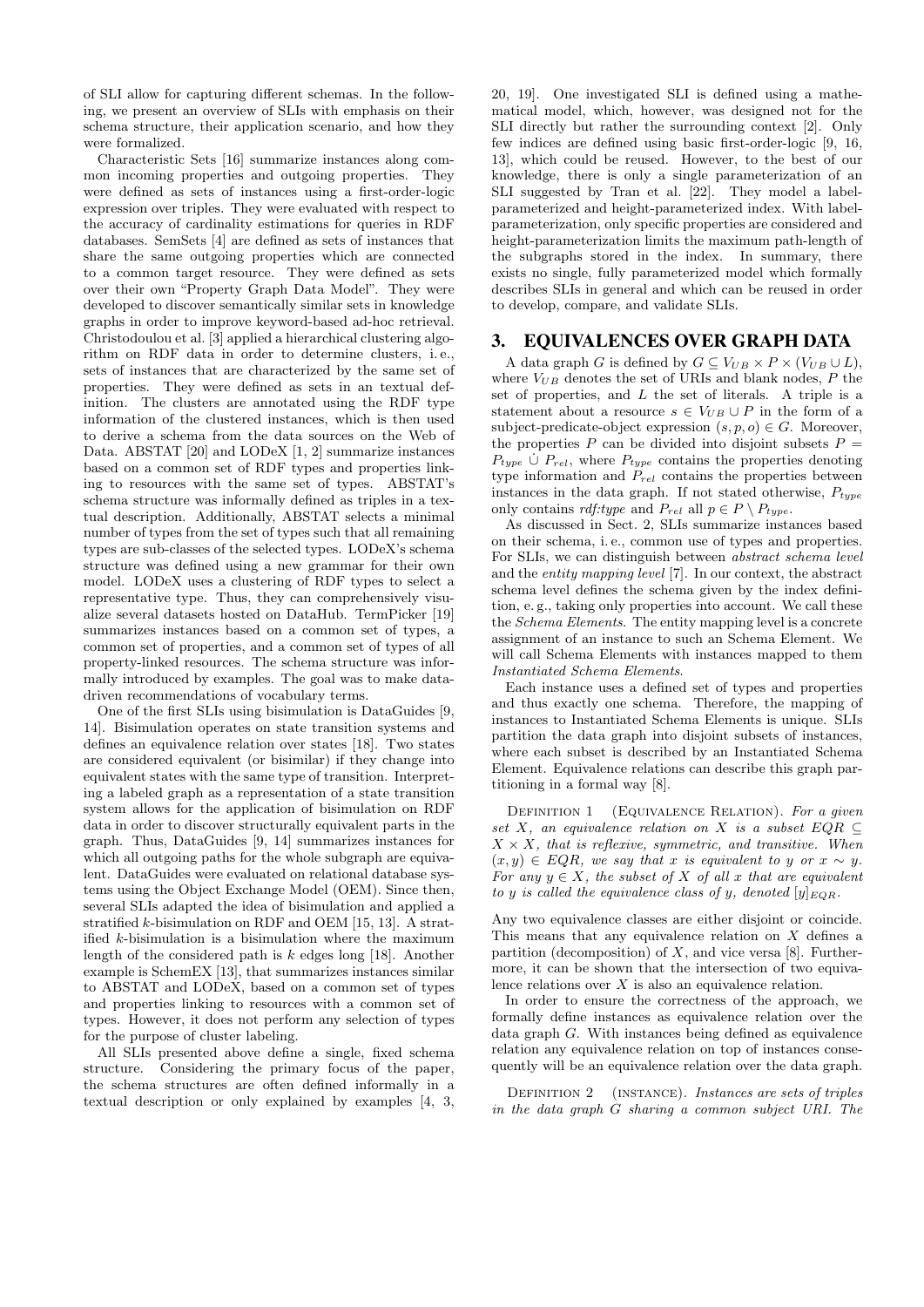equivalence relation  $I \subseteq G \times G$  is defined as  $((i_1, p_1, o_1), (i_2,$  $(p_2, o_2)$ )  $\in I \Leftrightarrow i_1 = i_2$ . We write  $[i]_I$  or  $I_i$  to denote the equivalence class of the instance with subject URI i.

This definition of an instance maps each triple in  $G$  to exactly one instance determined by its subject URI. Thus, Def. 2 defines a partition over the data graph G and consequently qualifies as an equivalence relation [8]. In the context of SLI, we call equivalence classes of instances the schema elements. We connect the schema elements to generated instance information by using the notion of payload [10]. The payload comprises information about the actual data, e. g., all instances or only references to their data source. In summary a SLI can be defined over the data graph G, an equivalence relation EQR, and an n-tuple of payload functions PAY.

DEFINITION 3 (SCHEMA-LEVEL INDEX (SLI)).

Formally, a schema-level index is a 3-tuple  $(G, EQR,$ PAY), where G is the data graph which is indexed, EQR is an equivalence relation over instances in G, and PAY is an n-tuple of payload functions, which map instance information to equivalence classes in EQR.

### 4. FLuID'S BUILDING BLOCKS

The FLuID model consists of basic building blocks, which can be combined to define any SLI. We have simple and complex schema elements, which can be further specialized with our four parameterizations. This section is organized into two parts: first we define simple schema structures and then we continue with complex schema structures.

#### 4.1 Simple Schema Structures

We start by defining a simple schema element called Object Cluster. Object Clusters partition the data graph by mapping instances based on a common set of neighboring objects. Please note that the definition qualifies as equivalence relation since it is reflexive, symmetric and transitive.

DEFINITION 4 (OBJECT CLUSTER OC). Object Clusters partition the data graph by mapping instances  $[i_1]_I$ and  $[i_2]_I$ , based on a common set of triples where only the object is considered. The equivalence relation OC is defined as follows:  $([i_1]_I, [i_2]_I) \in OC \Leftrightarrow \forall (i_1, p_1, o_1) \exists (i_2, p_2,$  $o_2$ ) :  $o_1 = o_2 \wedge \forall (i_2, p_2, o_2) \exists (i_1, p_1, o_1)$  :  $o_1 = o_2$ 

The Object Cluster summarizes instances, not taking any property information into account. This can be changed using our first parameterization, the label parameterization lp, which allows ignoring a certain set of properties.

DEFINITION 5 (LABEL PARAMETERIZATION  $lp$ ). The label parameterization is a function  $lp(EOR, P_r)$ , which takes as input an equivalence relation EQR and a set of properties  $P_r \subseteq P$  and returns an equivalence relation  $EQR_{P_r}$ . The returned equivalence relation  $EQR_{P_r}$  is a restriction of EQR in terms that all assertions about the triples in EQR only need to be true iff the property of the triple is included in the parameter property set  $P_r$ .

Restricting any schema element with such a property set in fact relaxes the constraints given by the schema element. For example, the label parameterization  $lp$  applied on the Object Cluster  $OC$  using the properties  $P_{type}$  summarizes instances which have the same set of resources connected over the property rdf:type. This means any other object is not relevant to determine the equivalence. Please note, any label parameterized schema element still qualifies as equivalence relation since the same principle as before applies.

To sufficiently cover all SLIs we need more schema elements in FLuID. Therefore, we can analogously define two further simple schema elements called Property Cluster (PC) and Property-Object Cluster (POC). The PC summarizes instances based on the same properties  $(p_1 = p_2)$ and the POC based on the same property-object tuples  $(p_1 = p_2 \wedge o_1 = o_2)$ . The Property-Object Cluster is sufficient for a schema structure defined by SemSets [4] since it compares objects and properties combined.

So far, our schema elements  $OC$ ,  $PC$ , and  $POC$  only take outgoing properties into account. However, schema structures like Characteristic Sets [16] consider also incoming properties. To address incoming properties, an undirected version of the three simple schema elements can be defined by additionally considering the incoming triples  $(x,$  $p, i) \in G$  with i as the subject of the instance being in object position. We omit the formal definition of all undirected schema elements and only present the undirected Property Cluster u-PC as an example.  $([i_1]_I, [i_2]_I) \in u$ -PC  $\Leftrightarrow ([i_1]_I,$  $[i_2]_I$   $\in$   $PC \wedge \forall (x_1, p_1, i_1) \in G \exists (x_2, p_2, i_2) \in G : p_1 =$  $p_2$  (and vice versa). The undirected Property Cluster  $u$ -PC resembles the schema structure of Characteristic Sets [16].

#### 4.2 Complex Schema Structures

The simple schema elements introduced above summarize instances by comparing incoming and outgoing triples of an instance. However, some SLIs like SchemEX [13], TermPicker [19], ABSTAT [20], and LODeX [1, 2] define schema structures that go beyond the scope of a single instance. The simple schema elements are already combinations of equivalence relations by using the identity equivalence "=" on properties and objects. We define complex schema elements as an extension of simple schema elements.

Definition 6 (Complex Schema Element CSE).

A complex schema element partitions the data graph by summarizing instances based on three given equivalence relations  $\sim^s$ ,  $\sim^p$ , and  $\sim^o$ . It can be described as 3-tuple  $CSE := (\sim^s, \sim^p, \sim^o).$  Two instances  $[i_1]_I, [i_2]_I$  are considered equivalent, iff  $i_1 \sim^s i_2 \land p_1 \sim^p p_2 \land o_1 \sim^o o_2$ holds true for all triples in both instances.

Example 1. We demonstrate the benefit of complex schema elements by defining  $CSE-1$  :=  $(PC, T, PC)$ and  $CSE-2 := (PC, =, PC)$ , with T being an arbitrary tautology. Since T considers all properties equal, the Property Cluster in object position of CSE-1 considers sets properties. In contrast, CSE-2 uses the identity equivalence on predicate position, thus, all 2-hop property paths have to match exactly. The two instances  $[i_3]_I$  and  $[i_4]_I$  with outgoing properties as illustrated in Fig. 2 are considered equal according to the equivalence of CSE-1 since the 1-hop properties are equal and the 2-hop properties are equal. However, according to CSE-2, they are not considered equal, since the property paths are not identical.

We apply the same concept to model TermPicker [19]:  $(lp(OC, P_{type}) \cap lp(PC, P_{rel}), lp(=, \emptyset), lp(OC, P_{type}))$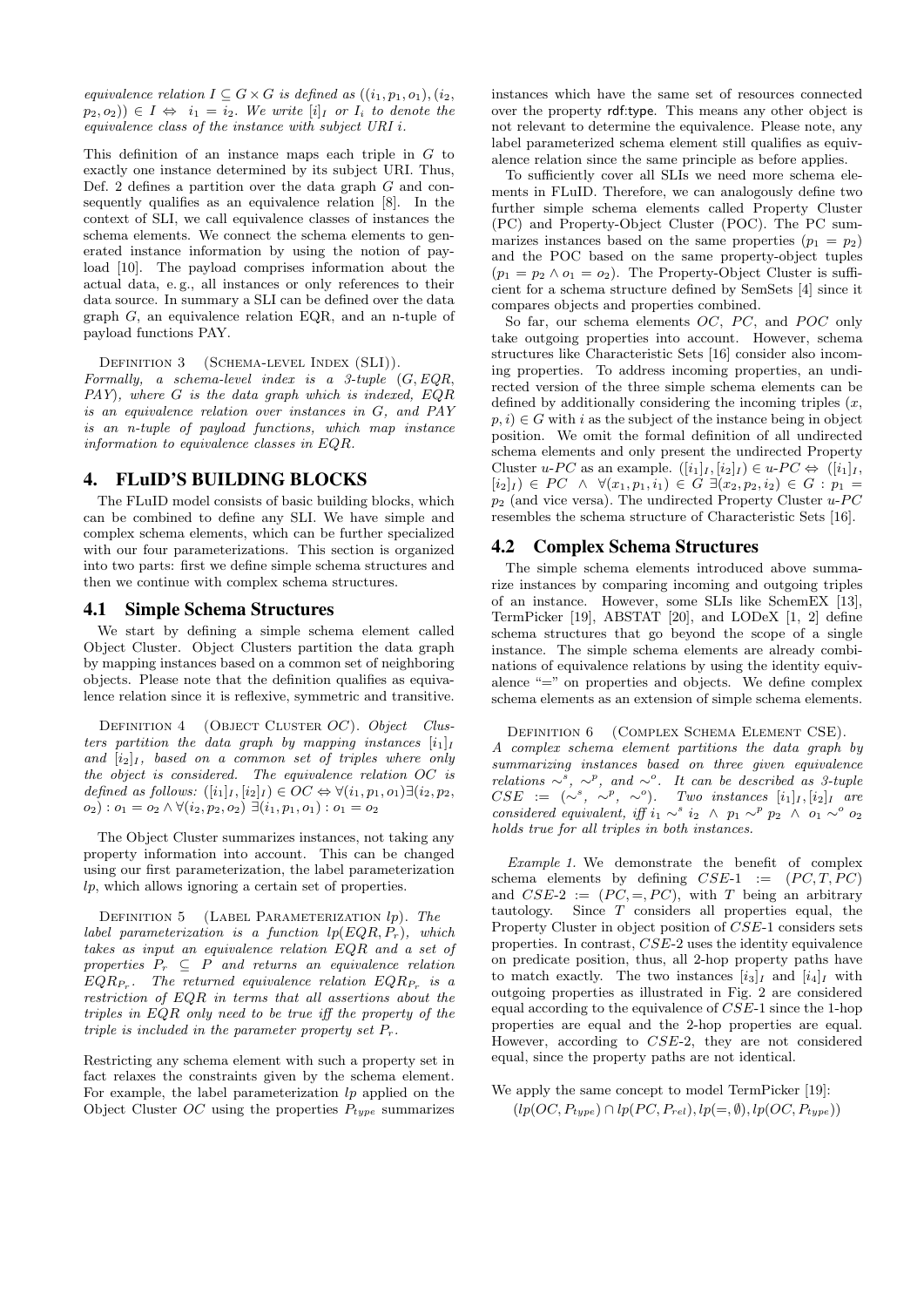

Figure 2: Sample data graph which is summarized to either three Object Clusters or one instance parameterized Object Clusters using SameAs Instances  $[I]_{\sigma}$ .

To model TermPicker, we make use of the intersection of the label parameterized Object Cluster and the label parameterized Property Cluster. This way, instances need to have the same type sets and the same Property Cluster. The independence of the objects' type sets and the connecting properties can be achieved using  $lp(=, \emptyset)$  as predicate equivalence  $\sim^p$ in the complex schema element. The identity equivalence on the empty set is a tautology. The schema of ABSTAT [20], LODeX [1, 2], and SchemEX [13] is defined straigth forward:

$$
(lp(OC, P_{type}), lp(=, P_{rel}), lp(OC, P_{type}))
$$

To generalize the concept of taking multiple neighboring instances into account, we define the chaining parameterization  $cp$ . As suggested by Tran et al. [22], we parameterize regarding the maximal path length of the subgraph structure. As illustrated in Fig. 2, the complex schema element can consider the neighborhood of up to two hops. When chaining  $k$  schema elements, the pattern is recursively applied up to k hops.

DEFINITION 7 (CHAINING PARAMETERIZATION  $cp$ ).

The chaining parameterization is a function  $cp(CSE, k)$ , which takes a complex schema element  $CSE := (\sim^s, \sim^p,$  $\sim$ <sup>o</sup>) and a chaining parameter  $k \in \mathbb{N}$  as input and returns an equivalence relation  $CSE_k$ . Formally, this chaining of  $k$  complex schema elements up to length  $k$  can be recursively defined as bisimulation [18]. Two instances  $[i_1]_I$  and  $[i_2]_I$  are equivalent according to  $cp(CSE, k)$  if three conditions hold true: (1) For  $k = 0$  the subject equivalence  $i_1 \sim s_i$  (2) For  $k > 0$  all three equivalences  $i_1 \sim^s i_2 \land p_1 \sim^p p_2 \land o_1 \sim^o o_2.$  (3) For  $k > 0$  the recursion step  $([o_1]_I, [o_2]_I) \in cp(CSE, k-1)$ .

#### *4.2.1 Support for Unions of Instances*

FLuID supports a parameterization of the instance definition which allows considering instances that resemble the same real-world entity by using the *owl:sameAs* property. In order to take this information into account, we formally introduce SameAs instances.

DEFINITION 8 (SAMEAS INSTANCE). The equivalence relation  $\sigma$  summarizes instances based on the semantics of owl:sameAs in equivalence classes  $[I]_{\sigma}$ , called SameAs instance. For all instances  $[i_1]_I, [i_2]_I \in [I]_{\sigma}$ , there is a path over all edges (independent of the edges direction) labeled  $owl:sameAs$  in  $G$  from  $i_1$  to  $i_2$ .

Furthermore, it can be shown, that the assignment of an instance to a SameAs Instance is unique, by reducing the problem to finding weakly connected components in an  $owl:sameAs$ -labeled subgraph of  $G$ , as is has been done by Ding et al. [6]. With the notion of  $\sigma$ , we can now define the instance parameterization to consider SameAs instances instead of single instances.

DEFINITION 9 (INSTANCE PARAMETERIZATION  $ip$ ). The instance parameterization is a function  $ip(EQR, \sigma)$ , which extends any simple or complex schema element EQR to additionally consider all connected instances following the instance equivalence relation  $\sigma$ . The returned equivalence relation  $EQR_{\sigma}$  is an extension of EQR, which restricts the triples to be in  $[I]_{\sigma}$ .

As an example, we apply the instance parameterization  $ip$ on the Object Cluster equivalence relation  $OC$  using the SameAs instances:  $(I_1, I_2) \in ip(OC, \sigma) \Leftrightarrow \forall (i_1, p_1, o_1) \in$  $[I_1]_{\sigma} \exists (i_2, p_2, o_2) \in [I_2]_{\sigma} : o_1 = o_2 \text{ (and vice versa)}.$ 

As the example shows, the instance parameterized OC considers the SameAs network [6] and thus merges instances. Fig. 2 shows an example graph. According to the Object Cluster definition, the instances  $[i_1]_I$ ,  $[i_2]_I$ , and  $[i_3]_I$  are not equivalent. Summarizing  $[i_1]_I$  and  $[i_2]_I$  to a SameAs instance  $[I]_{\sigma}$  leads to the equivalence of all three instances.

#### *4.2.2 Support for Ontology Inferencing*

In the Web of Data, there are assertions about individuals and assertions about RDF types and properties [5]. For example, a dataset can contain the following assertions:

<http://bnb.data.bl.uk/doc/resource/009670097> <dct:creator>

<http://bnb.data.bl.uk/id/organization/GreatBritain[..]> .

<dct:creator> <rdfs:domain> <br/> <br/>bibo:Document> .

 $\langle \text{det:} \text{create} \rangle \langle \text{refs:} \text{range} \rangle \langle \text{foaf:} \text{Person} \rangle$ .

The triples using rdfs:domain and rdfs:range allow inferring additional knowledge about individuals using the property dct:creator. The schema summarization tool ABSTAT [20] incorporates information derived from an ontology by inferring triples based on a subtype schema graph. ABSTAT's schema graph is constructed by extracting the contained schema assertions. We extend the idea of the schema graph from ABSTAT but include all RDFS properties in the schema graph. Thus, our RDFS schema graph contains hierarchical dependencies of rdfs:subClassOf and rdfs:subPropertyOf in a tree structure with further cross connections regarding *rdfs:range* and *rdfs:domain.* 

DEFINITION 10 (SCHEMA GRAPH). Let  $SG := (V_C \cup P,$  $\mathcal{E}$ ) be an edge-labeled directed multigraph and  $\mathcal{E} \subseteq (V_C \cup P) \times$  $(V_C \cup P)$ . The set of nodes is the union of the set of RDF classes and properties. The edge-label function  $\phi : \mathcal{E} \to P$ assigns labels from a given set of possible properties P to all edges  $e \in \mathcal{E}$ .

We construct the RDFS schema graph by extracting all triples containing RDFS vocabulary terms, namely all properties  $P_{RDFS} = \{rdfs:subClassOf, rdfs:subPropertyOf,$ rdfs:range, rdfs:domain} and label the schema graph using the RDFS edge-label function  $\phi_{RDFS}$ . In the following, we denote the schema graph constructed using the labeling function  $\phi_{RDFS}$  with  $SG_{RDFS}$ . Having the hierarchically dependencies of types and properties represented using a Schema Graph, additional triples can be inferred if possible, e.g., when a property  $p_1$  is used in the data graph and exists as node in the schema graph.

DEFINITION 11 (INFERENCING PARAMETERIZATION). The inferencing parameterization is a function  $\Phi(G,SG)$ , which takes any data graph G and schema graph SG as input and based on the entailment rules defined in the schema graph  $SG$  returns a data graph  $G_{\Phi}$ , which additionally includes all inferred triples.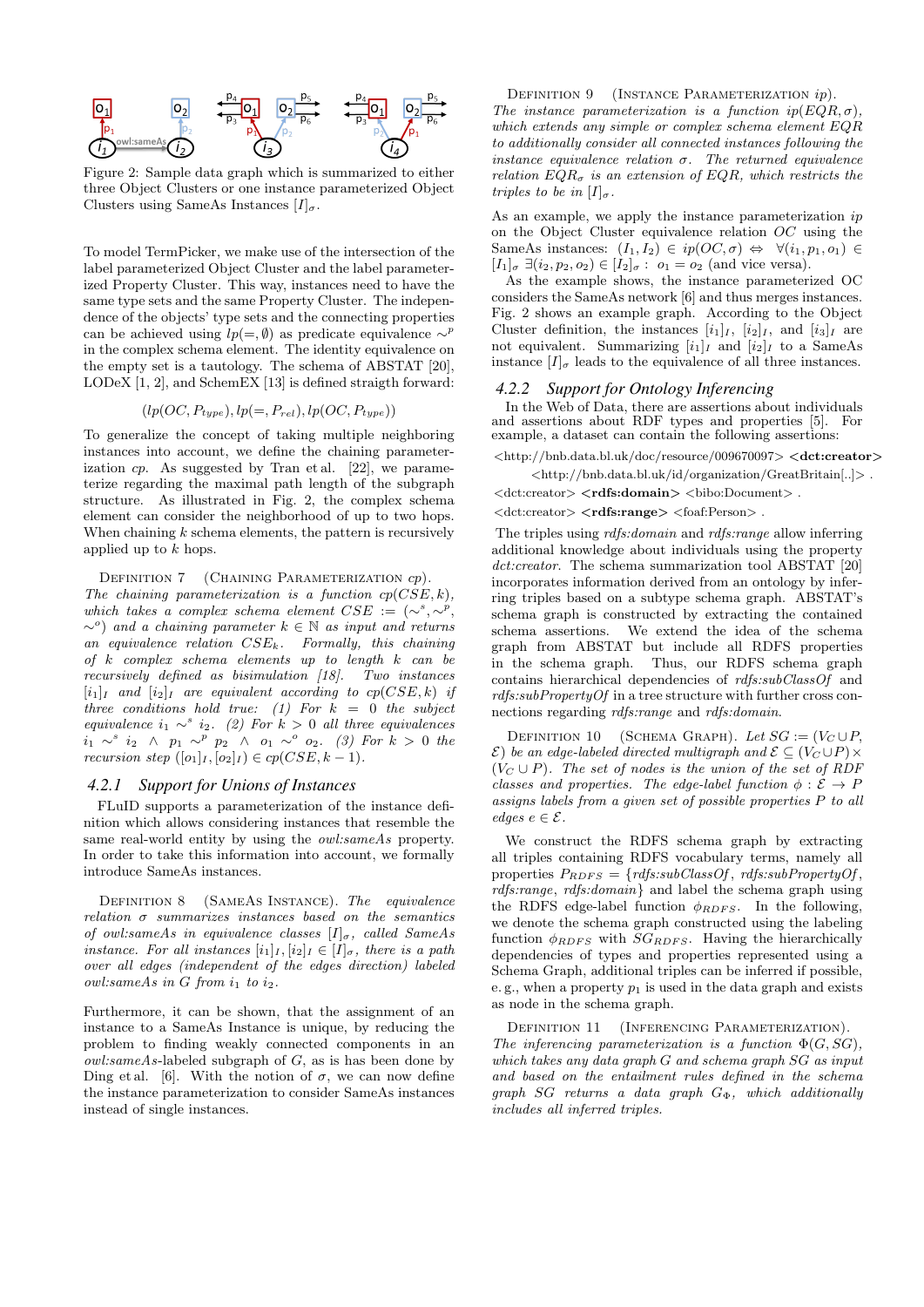# 5. SPACE AND TIME COMPLEXITY

In this section, we analyze the complexity of the computation process of SLIs defined with FLuID. To this end, we conduct a space and time complexity analysis of the computation process with a particular focus on the impact of the parameterizations. To compute an SLI, the instance data needs to be mapped to instantiated schema elements. This can be done, for example, by extracting all properties of an instance to form a Property Cluster. For instances using the same properties, the same schema element is computed. This can be efficiently implemented using hash maps, which ensure constant time access. As discussed in Sect. 4, each SLI defined with FLuID can be described as a combination of parameterized simple schema elements using parameterized complex schema elements. Simple schema elements can check the equivalence of two instances without considering neighboring instances. Since instances partition the data graph (Def. 2) and schema elements partition instances, for each triple in the data graph one operation for each simple schema element is needed.

*Schema Elements.* We denote with c the number of simple schema elements given by the concrete SLI definition using FLuID. Thus, without parameterizations, we have linear space and time complexity in the order of  $\mathcal{O}(c \cdot n)$ , with  $c$  simple schema elements in the definition and  $n$  triples in the data graph. Please note, the undirected schema elements are an exception, since considering incoming properties produces an overlap of triples. The incoming property of instance  $[i_1]_I \in G$  is the outgoing property of another instance  $[i_2]_I \in G$ . Thus, for undirected schema elements, we may have to consider each triple twice.

*Label Parameterization.* The label parameterization reduces the number of considered objects and properties for each simple schema element by restricting the properties  $p$  to be in the set  $P_r$  (Def. 5). Considering all excluded properties  $P \setminus P_r$  and that each property can occur more than one time in the dataset, we can define a constant  $l \geq |P \setminus P_r|$ , which denotes the number of occurrences of excluded properties in the dataset. Thus, the space complexity is still linear, but we can find a lower upper bound  $\mathcal{O}(c \cdot (n-l))$ . The time complexity is unchanged.

*Instance Parameterization.* The instance parameterization aggregates instances and thus does not impact the overall size of the index. Aggregating instances to unions can be done in constant time like triples are aggregated to instances in constant time using hash maps. Thus, the time complexity remains unchanged.

*Inference Parameterization.* The inferencing parameterization requires additional space to store all inferred types and properties. According to our definition of schema graph construction (Sect. 4.2.2), types and properties are only added to the schema graph, if there exists a triple in the dataset using a property in  $P_{RDFS}$ . We can assume that we have a limited number of such schema triple  $s \ll n$  in the schema graph compared to the data graph size  $n$ . Furthermore, the complexity depends on the number of additional triples  $g \leq s$  that can actually be inferred for each triple in the data graph. For example, we have two triples  $(s_1, p_1,$ 

 $o_1$ )  $\in G$  and  $(s_2, p_2, o_2) \in G$  with  $p_1$  in the schema graph and  $p_2$  not in the schema graph. Then, only for property  $p_1$ , for example, all super-properties can be fetched by following the *subPropertyOf* relations, e.g.,  $\{p_3, p_4\}$ . Thus, we have an upper bound for space complexity using the inference parameterization in the order of  $\mathcal{O}(c \cdot (n-l) \cdot g)$ . Please note, with a linear dependency  $g = f(n)$ , we would end up with a quadratic complexity. In the worst case, we extract a fully connected (complete) schema graph. That means, for each indexed triple, all s possible triples in the schema graph are inferred. Furthermore, the worst case requires all triples in the data graph to use properties from  $P_{RDFS}$ . This is unrealistic for real-world datasets.

In our experiment described in the subsequent section, we use two datasets. From processing these datasets, we know that the smaller dataset has 2.0% RDFS properties and the larger dataset has 0.6% RDFS properties. This leads to a factor of  $q < 1.001$ . Thus, it appears safe to assume that there is no linear dependency of  $q$  and  $n$  and that the complexity is not quadratic.

The schema graph can be implemented using hash maps, which guarantees constant time for lookup and addition operations. Inferencing operations are linear in the number of inferrable types and properties. Thus, we have the same time complexity as for the space complexity. Furthermore, all triples  $s$  in the schema graph should be excluded from the index using the label parameterization, which would increase the number of excluded triples l.

*Chaining Parameterization.* The chaining parameterization defines the instance's neighborhood up to a maximum path length of  $k$ . Thus for each instance, we need to store up  $c^k$  instantiated simple schema elements. The definition of complex schema elements allows avoiding the computation of  $c^k$  simple schema elements for each instance. For each instance, c simple schema elements need to be computed. When considering the instance's neighborhood up to a maximum path length of  $k$ , the c computed simple schema elements for each instance can be reused.

*Overall Complexity.* The space complexity of the index is in the order of  $\mathcal{O}(c^k \cdot (n-l) \cdot g)$  and the overall time complexity is in the order of  $\mathcal{O}(c \cdot k \cdot n \cdot q)$  with c simple schema elements defined in the SLI, the chaining parameter  $k, l$  excluded properties in the data graph using the label parameterization, and  $g$  inferrable triples using the inference parameterization as constant factors independent of n. Thus, indices defined with FLuID can be computed in linear time and space with respect to the number of triples  $n$ .

# 6. EVALUATION AND PROTOTYPE

### 6.1 Empirical Evaluation

We empirically evaluate the RDFS schema graph  $SG_{BDFS}$ of two crawled datasets to support our claims regarding the parameters  $s$  and  $q$  in our complexity analysis from Sect. 5. We compare the number of statements s in  $SG_{RDFS}$  to the number of triples  $n$  in the dataset  $G$ . Second, we count how many additional statements can be inferred using  $SG_{RDFS}$ . To his end, we compare the number of all additional properties and types that could be inferred to the number of triples in the dataset  $n$  to average the parameter  $q$ .